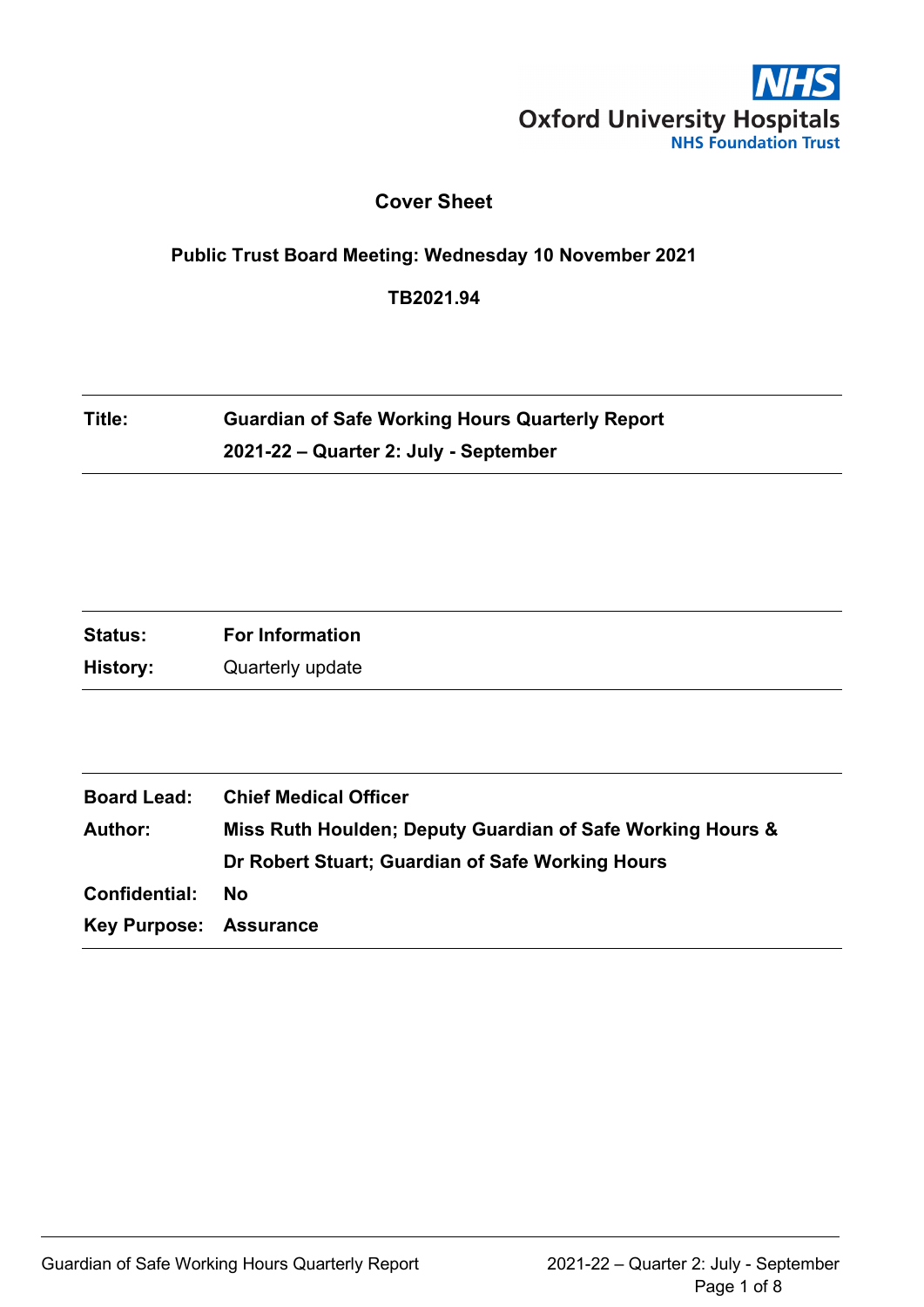# **Executive Summary**

- 1. This report provides the Trust Board with information around contractually defined 'safe working hours' for OUH Doctors in Training; 2021-22 Quarter 2.
- 2. It has been interesting to observe different patterns of exception reporting between two departments where trainees have been reporting similar challenges. This supports the idea that the triggers for exception reporting are subjective and influenced by a number of factors.
- 3. Vacancies in trainee rotas continue to be cited as the reason for the majority of locum usage.
- 4. Breaches of the regulation 'the maximum 13 hour shift length' continue to account for the majority of Guardian-levied fines.
- 5. The process to identify how the organisational leadership can implement a local governance structure to optimise assurance relating to compliance with safe working hours is ongoing and has been evaluating electronic rostering tools as a means to support this goal

# **Recommendations**

6. The Trust Board is asked to receive this report as information provided from within the organisation on the measures being taken in relation to quality assurance and improvement.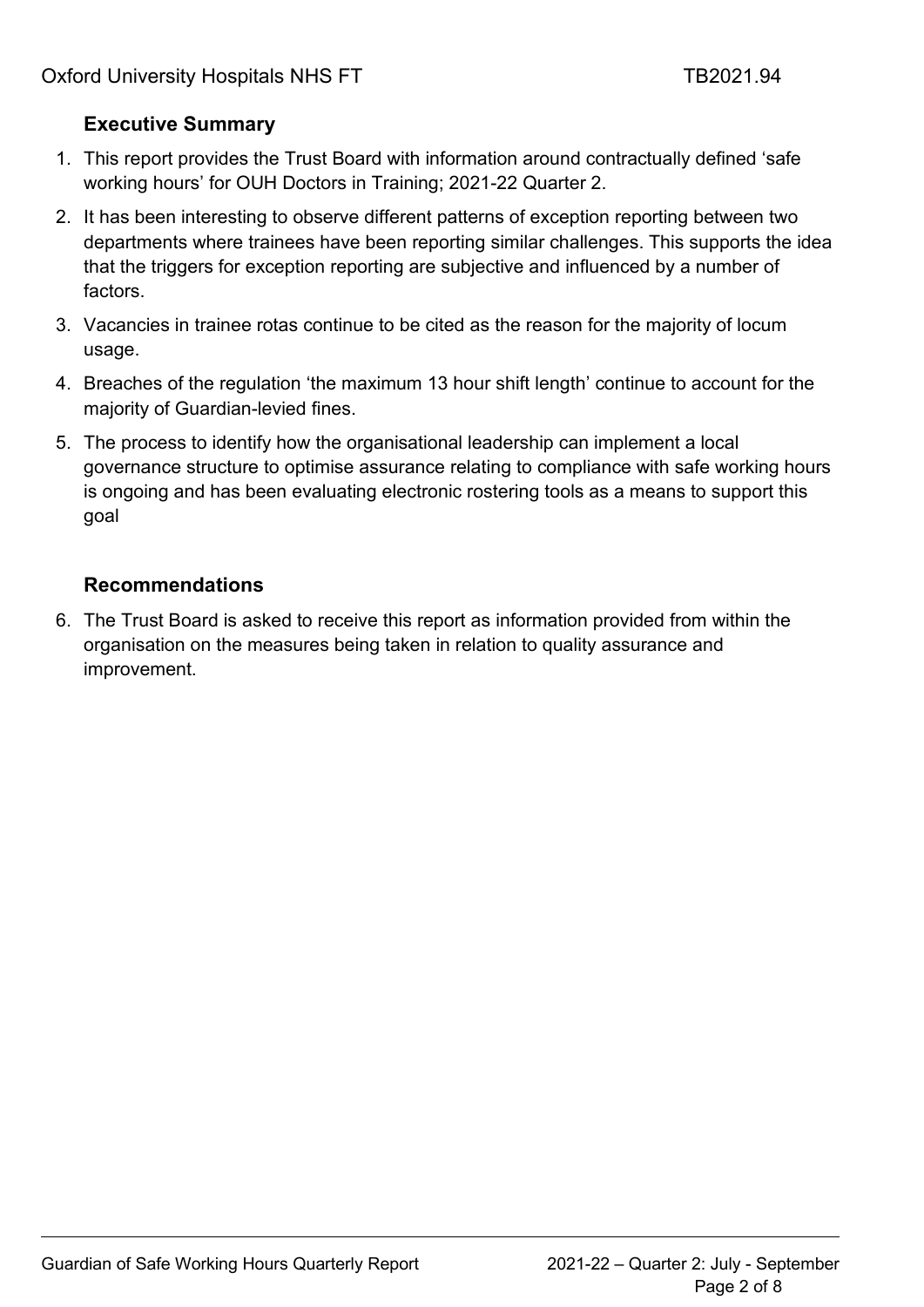# **Guardian of Safe Working Hours Quarterly Report 2021-22 – Quarter 2: July - September**

## **1. Purpose**

1.1. This Quarterly Report on Safe Working Hours for doctors in training (Q2: Jul-Sep 2021) is presented to the Board with the aim of providing context and assurance around safe working hours for OUH Doctors in Training (also referred to as 'Trainees' and 'Junior Doctors').

# **2. Background**

2.1. The Terms and Conditions of Service for NHS Doctors and Dentists in Training (England) 2016 state:

- The Guardian reports to the Board of the employer (and host organisation, if appropriate), directly or through a committee of the Board, as follows:
- The Board must receive a Guardian of Safe Working Report no less than once per quarter. This report shall also be provided to the JLNC, or equivalent. It will include data on all rota gaps on all shifts.
- A consolidated annual report on rota gaps and the plan for improvement to reduce these gaps shall be included in a statement in the Trust's Quality Account, which must be signed off by the Trust Chief Executive. This report shall also be provided to the JLNC, or equivalent.
- Where the Guardian has escalated a serious issue in line with Terms and Conditions paragraph 10(d) and the issue remains unresolved, the Guardian must submit an exceptional report to the next meeting of the Board.
- The Board is responsible for providing annual reports to external bodies as defined in these terms and conditions, including Health Education England (Local office), Care Quality Commission, General Medical Council and General Dental Council.
- There may be circumstances where the Guardian identifies that certain posts have issues that cannot be remedied locally, and require a system-wide solution. Where such issues are identified, the Guardian shall inform the Board. The Board will raise the system-wide issue with partner organisations (e.g. Health Education England, NHS England, NHS Improvement) to find a solution

## **3. Data Report**

3.1. .High level data – Table 1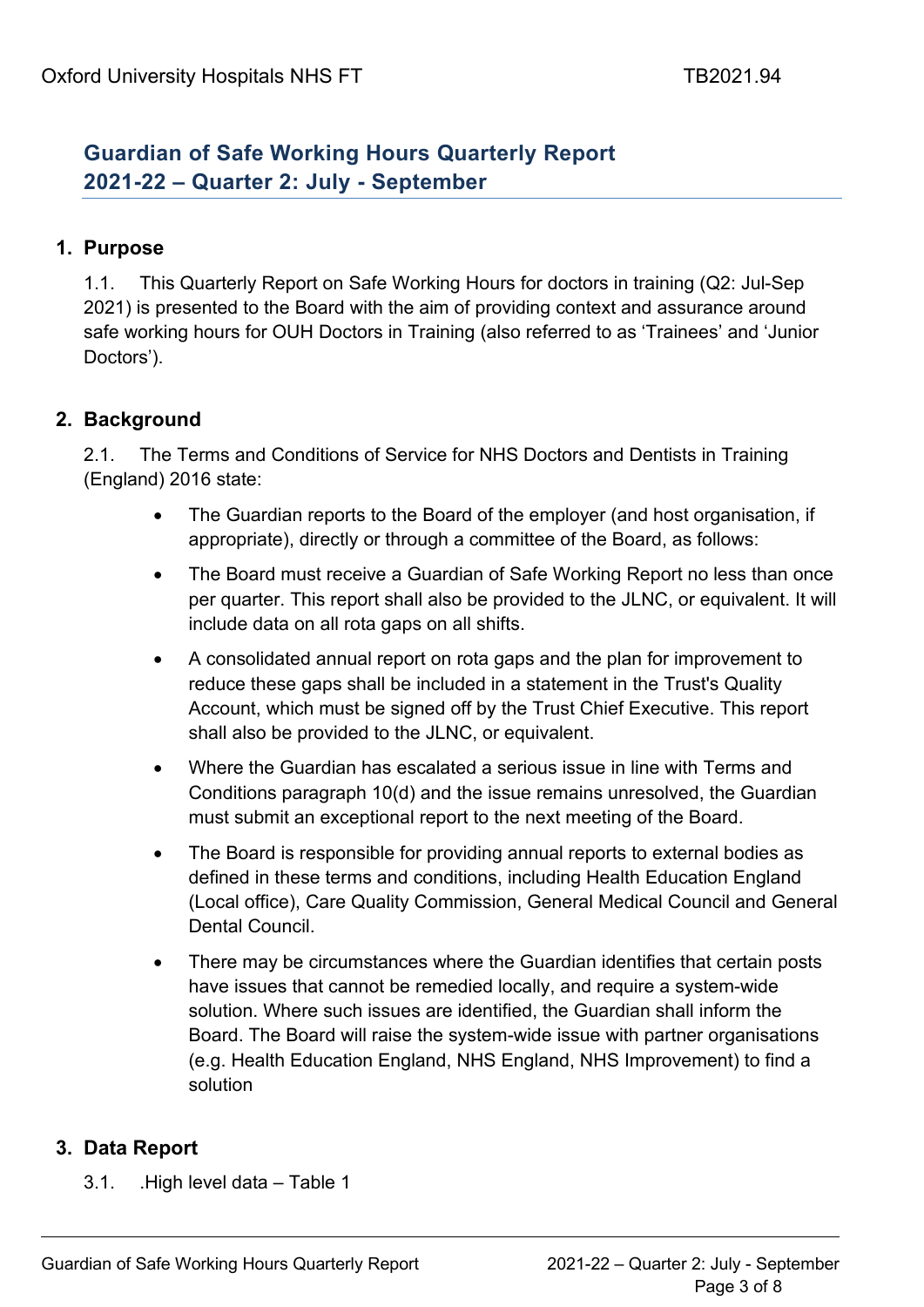| Number of OUH employees (approx. total)                    | 12,000                           |  |  |  |
|------------------------------------------------------------|----------------------------------|--|--|--|
| Number of OUH doctors (approx. total)                      | 1,800                            |  |  |  |
| Number of doctors in training (approx. total)              | 887                              |  |  |  |
| Number of junior doctor rosters (approx.)                  | 190                              |  |  |  |
| Number of doctors in training on the new contract (approx. |                                  |  |  |  |
| total)                                                     |                                  |  |  |  |
| Foundation year 1                                          | 88                               |  |  |  |
| Foundation year 2                                          | 130                              |  |  |  |
| Core Trainees (medical + surgical)                         | 97                               |  |  |  |
| <b>General Practice</b>                                    | 47                               |  |  |  |
| <b>Specialty Trainees</b>                                  | 525                              |  |  |  |
| Job planned time for Guardian                              | 8 hours / week                   |  |  |  |
| Job planned time for Deputy Guardian                       | 4 hours / week                   |  |  |  |
| Job planned time for educational supervisors               | 1 hour / junior doctor /<br>week |  |  |  |

#### **Data Management**

3.2. As previously reported in more detail, the collection and reporting of data relating to the junior doctor workforce continues to be a challenge both locally and nationally.

#### **Exception reports (with regard to working hours)**

3.3. One hundred and thirteen exception reports were closed and one exception report remains open from Q2.

3.4. Three 'immediate concerns' were raised in Q3. Immediate concerns are clearly defined in the contract. All concerns raised as an immediate concern are reviewed promptly to ensure they meet the definition and to ensure patient/staff safety and care is not being compromised.

- Late finish and unable to take breaks due to very low staffing rates and in very warm weather.
- Last minute staffing absence on a night shift and not able to source locum cover resulting in need to undertake significant additional duties.
- Volunteered to do night shifts from 9pm-9am on each day (originally rostered on day shifts from 9am-9pm on each day) due to no radiology registrar cover for two nights.

3.5. Oncology trainees submitted the most exception reports during this quarter (30), informally the Guardian is aware of rota gaps and service pressures within this specialty and will provide a copy of this data to the department and Director of Medical Education

## **Locum Bookings / Locum work carried out by Junior Doctors**

3.6. The total use of locums (as measured by shifts) increased from 2268 (Q1) to 2711 (Q2).

3.7. 'Vacancy' accounted for about 76% of locum shifts.

3.8. Whilst 'sick' was the reason given for 6% of locum shifts. 'COVID-19' or 'Selfisolation COVID' accounted for an additional 9.5% of locum shifts.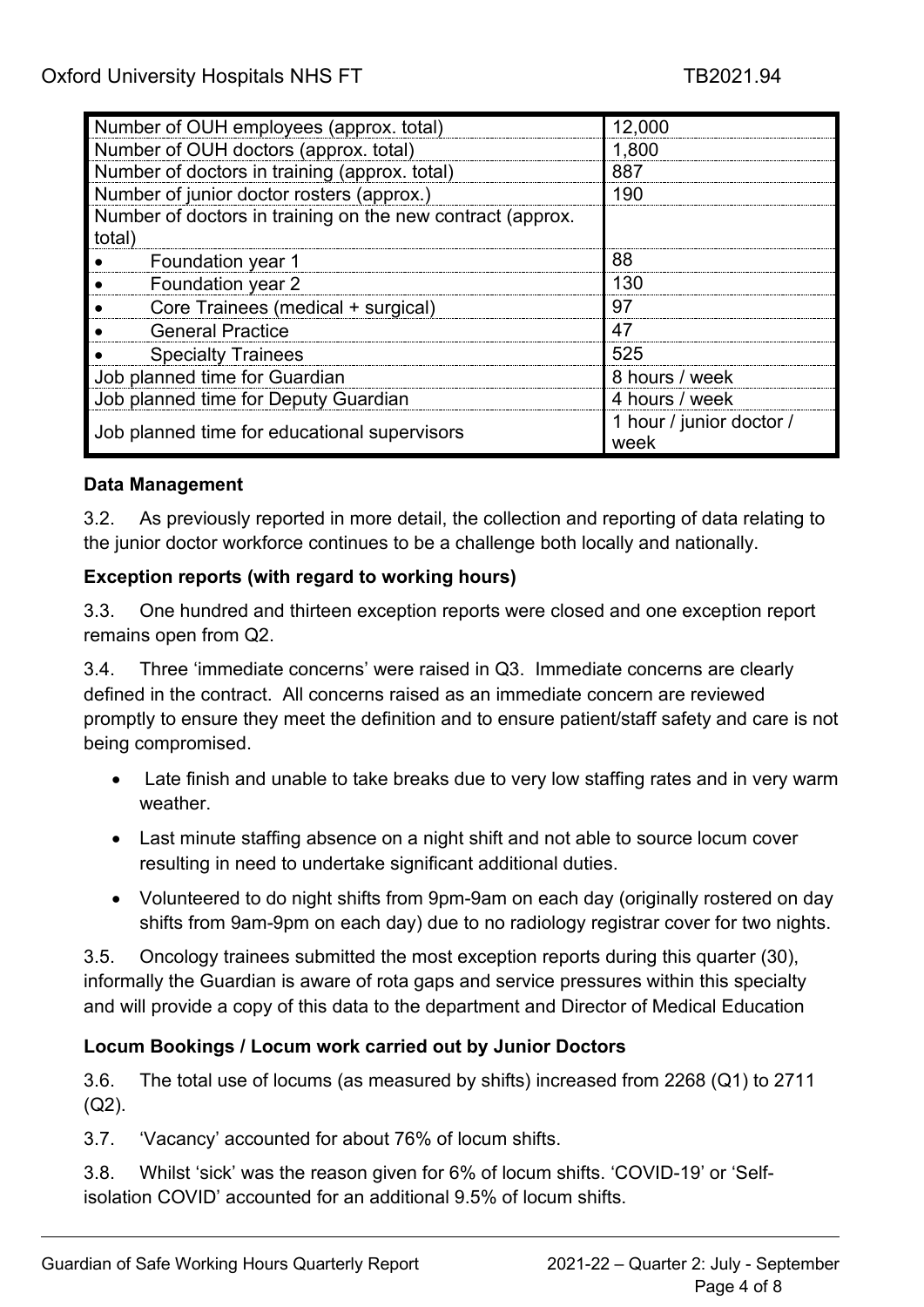## **Work Schedule Reviews**

3.9. Whilst there have been no work schedule reviews at a departmental level in this quarter, the Guardian regularly receives enquiries from trainees who are concerned that their departmental rotas are different from the centrally recorded work schedule. At an individual level, these concerns are normally resolved with discussion between the departmental rota manager and the central medical staffing team.

## **Rota Gaps / Vacancies**

3.10. Contractually this report; 'will include data on all rota gaps on all shifts'

3.11. There is no central collation of trainee vacancy data. The management of vacancies is largely devolved to a number of individuals who are responsible for managing the 178 junior doctor rotas.

## **Fines**

3.12. Contractually; 'the Guardian of safe working hours will review all exception reports copied to them by doctors to identify whether a breach has occurred which incurs a financial penalty'. In practice this Guardian review is not always possible as the exception reporting software does not reliably identify all types of breach.

3.13. Eighteen fines were levied, ten of which have been paid and eight are outstanding in Q2.

- Eight of these fines originated in Cardiology
- Four of these originated in Oncology
- Five form General Medicine

3.14. Seventeen fines were levied in this quarter due to 'A breach of the maximum 13 hour shift length' and of those paid totalled £1097.00.

3.15. One fine was levied due to 'A breach of the maximum of 72 hours worked across a consecutive168 hour period' This fine totalled £1377.00

# **4. Subjective Report**

## **COVID-19; suspension of contractual provisions**

4.1. The agreed contractual flexibilities as a result of the COVID-19 pandemic have now been terminated and have reverted to the contractual position to that set out in the Terms and Conditions of Service.

# **Compliance with Safe Working Hours governance**

4.2. During this quarter particular concerns have been raised on the SEU and Neurosurgery Rotas.

4.2.1. Exception reports from SEU trainees this year appear to reflect this (55% of all General Surgery exception reports were from SEU).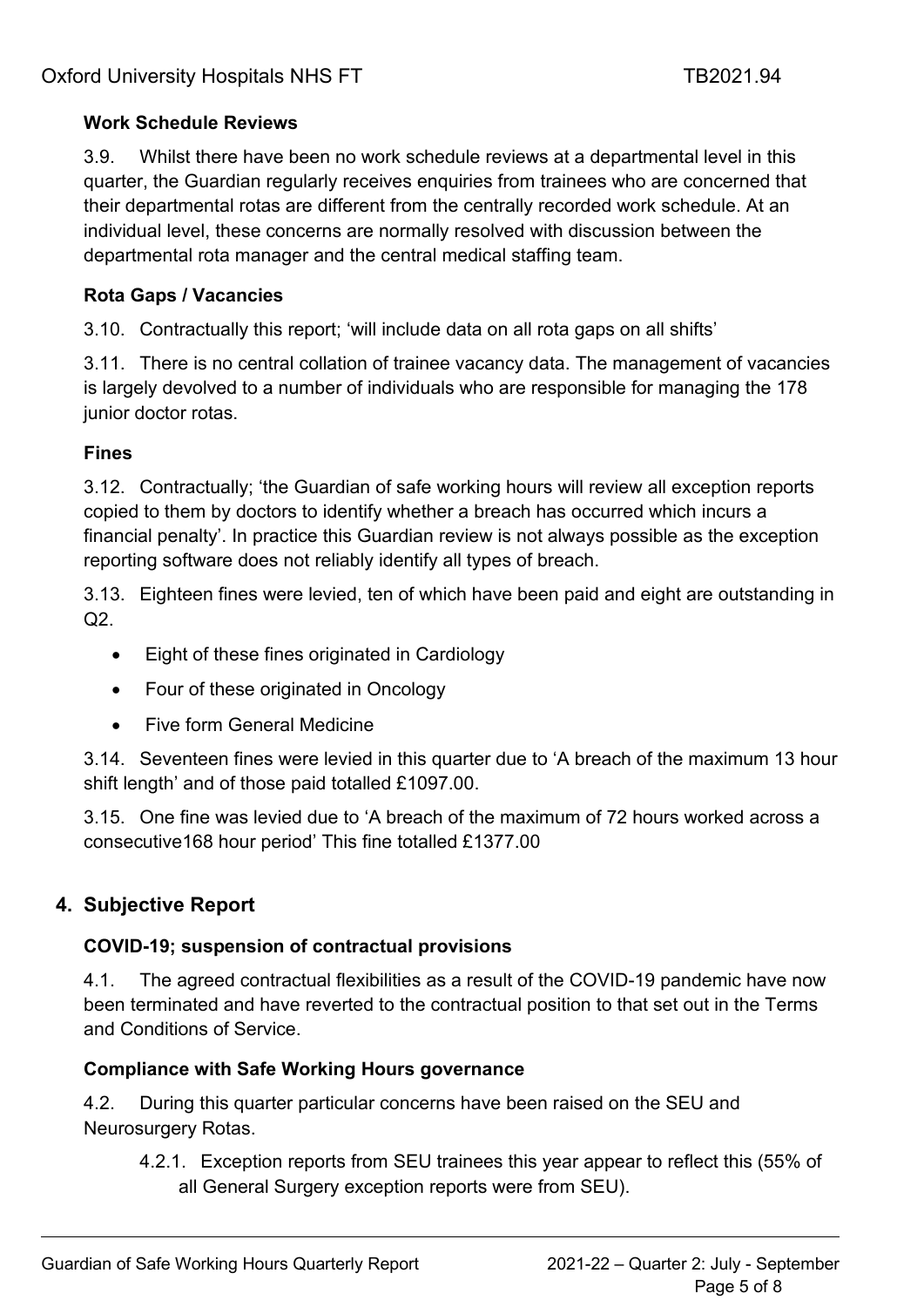4.2.2. In Neurosurgery attrition of locally employed doctors (clinical fellows) over the year appears to impact significantly on workload intensity toward the end of the academic year. This was highlighted as a result of previous long-term GMC monitoring replaced by ongoing internal assessment of the raised concerns. Therefore, at the start of the quarter this was a current issue which has been resolved by rotation of junior doctors, but needs to be highlighted to halt this being a recurrent pattern. No exception reports from trainees in neurosurgery were submitted in this quarter, this is believed to be a reflection of reporting culture, rather than safe working hours.

## **Junior Doctors Forum**

4.3. Trainees are currently nominating / electing a new cohort of core JDF representatives. In addition to the elected core group, all junior doctors (trainees and locally employed doctors) are invited to these open meetings.

4.4. Trainees have all now been repatriated to their appropriate/scheduled rotations. There is still a considerable amount of work which needs to be made with regard to recovery of training as a result of the pandemic. This has been escalated, via the DMEs, to the relevant schools.

4.5. Following a consultation process, it has been decided that the fatigue and facilities charter funding will be allocated to provision of lockers for all trainees. During the process it was highlighted that there is a wider concern about the provision of rest space across the trust. (There is variation across the hospital sites as to the availability of these). The guardian has asked for JDF representatives to meet with estates and finance to establish responsibilities and ground rules regarding this.

# **5. Recommendations**

5.1.The Trust Board is asked to as information provided from within the organisation on the measures being taken in relation to quality assurance and improvement.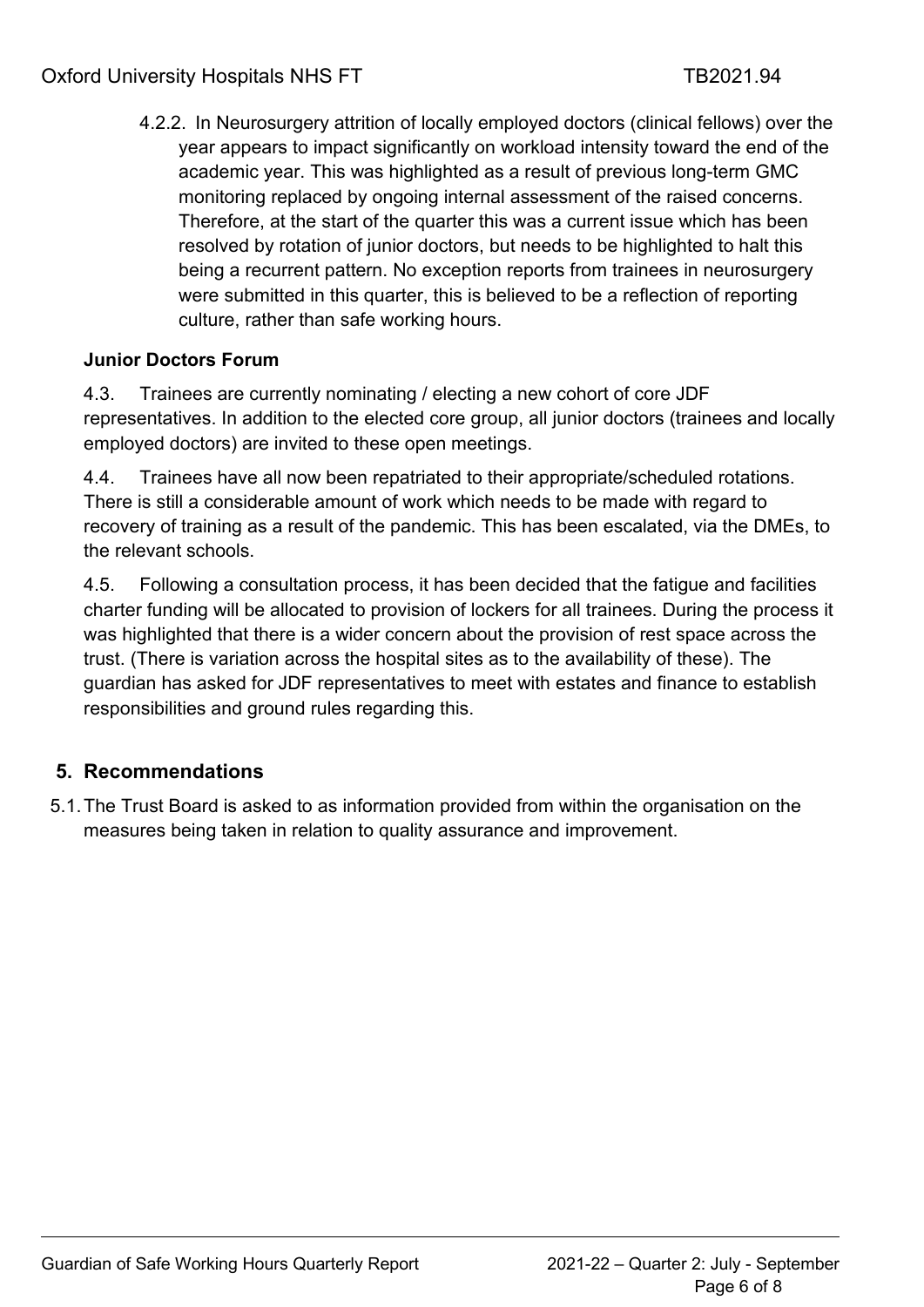#### **Appendix 1**

| Summary of OUH exception reports: Jul/Aug/Sep.2021              |                                              |                |                |                |                  |  |  |
|-----------------------------------------------------------------|----------------------------------------------|----------------|----------------|----------------|------------------|--|--|
|                                                                 |                                              | Jul            | Aug            | Sep            | <b>Total</b>     |  |  |
| Reports                                                         | Total                                        | 46             | 38             | 30             | 114              |  |  |
|                                                                 | Closed                                       | 46             | 38             | 29             | 113              |  |  |
|                                                                 | Open                                         |                |                | 1              | 1                |  |  |
| The data below relates to the 113 closed exception reports only |                                              |                |                |                |                  |  |  |
| Individual doctors /                                            | <b>Doctors</b>                               | 16             | 18             | 13             | 39               |  |  |
| specialties reporting                                           | <b>Specialties</b>                           | 8              | 7              | 7              | 12               |  |  |
| Immediate concern                                               |                                              | 3              | L,             |                | 3                |  |  |
|                                                                 | Hours & Rest                                 | 43             | 37             | 29             | 109              |  |  |
| Nature of exception                                             | Education                                    | 5              | 1              | 0              | 6                |  |  |
|                                                                 | Hours (plain time)                           | 45.8           | 37.0           | 23.8           | 106.6            |  |  |
| <b>Additional hours</b>                                         | Hours (night time)                           | 47.0           | 13.3           | 16.0           | 76.3             |  |  |
| ('Hours & Rest' exception                                       | <b>Total hours</b>                           | 92.8           | 50.3           | 39.8           | 182.9            |  |  |
| reports only)                                                   | Hours per exception report                   | 2.2            | 1.4            | 1.4            | 1.7              |  |  |
|                                                                 | Agreed                                       | 45             | 38             | 28             | 111              |  |  |
| Response                                                        | Not Agreed                                   | 1              | L.             | 1              | $\mathbf{2}$     |  |  |
| Agreed Action ('No                                              | Time off in lieu                             | 23             | 31             | 26             | 80               |  |  |
| action required' is the                                         | Payment for additional hours                 | 19             | 5              | 2              | 26               |  |  |
| default action for<br>'education' exceptions)                   | No action required                           | 3              | 2              |                | 5                |  |  |
|                                                                 | F <sub>2</sub>                               | 16             | 20             | 14             | 50               |  |  |
|                                                                 | F <sub>1</sub>                               | 11             | 16             | 4              | 31               |  |  |
| Grade                                                           | <b>StR</b>                                   | 18             | $\overline{2}$ | 5              | 25               |  |  |
|                                                                 | <b>CMT</b>                                   | 1              |                | 6              |                  |  |  |
|                                                                 | Late finish                                  | 39             | 34             | 28             | 101              |  |  |
|                                                                 | Unable to achieve breaks                     | 9              | $\overline{7}$ | 8              | 24               |  |  |
|                                                                 | Exceeded the maximum 13-hour shift length    | 6              | 4              | 7              | 17               |  |  |
|                                                                 | Minimum 11 hours rest between resident       |                |                |                |                  |  |  |
| Exception type (more                                            | shifts                                       | $\overline{2}$ | ۳              | 6              | 8                |  |  |
| than one type of exception                                      | Difference in work pattern                   | $\overline{2}$ | $\overline{2}$ | 1              | 5                |  |  |
| can be submitted per                                            | Early start                                  | $\overline{2}$ | 1              | 1              | 4                |  |  |
| exception report)                                               | Unable to attend scheduled teaching/training | $\overline{2}$ | 1              |                | 3                |  |  |
|                                                                 | Unable to attend clinic/theatre/session      | 2              |                |                | $\boldsymbol{2}$ |  |  |
|                                                                 | 72 hours work in 168 hours                   |                | 1              |                | 1                |  |  |
|                                                                 | <b>Teaching cancelled</b>                    | 1              |                |                | 1                |  |  |
|                                                                 | 8 hours total rest per 24-hour NROC shift    | 1              |                |                | 1                |  |  |
|                                                                 | <b>Medical Oncology</b>                      | 21             | 3              | 6              | 30               |  |  |
|                                                                 | <b>General Medicine</b>                      | 9              | 10             | 5              | 24               |  |  |
|                                                                 | Cardiology                                   |                | 6              | 10             | 16               |  |  |
|                                                                 | <b>OMFS</b>                                  |                | 10             | 4              | 14               |  |  |
|                                                                 | <b>General Surgery</b>                       | 5              | 5              | 1              | 11               |  |  |
| Specialty                                                       | <b>Geriatric Medicine</b>                    | 1              | 3              |                | 4                |  |  |
|                                                                 | <b>Plastic Surgery</b>                       | 4              |                |                | 4                |  |  |
|                                                                 | <b>Adult Intensive Care Unit</b>             |                | 1              | 2              | $\mathbf{3}$     |  |  |
|                                                                 | Urology                                      | 3              |                |                | $\mathbf{3}$     |  |  |
|                                                                 | Neurology                                    | $\overline{2}$ |                |                | 2                |  |  |
|                                                                 | Diagnostic Radiology                         | 1              | -              | $\blacksquare$ | $\mathbf 1$      |  |  |
|                                                                 | Paediatric Surgery                           | $\blacksquare$ | ۰              | 1              | $\mathbf 1$      |  |  |